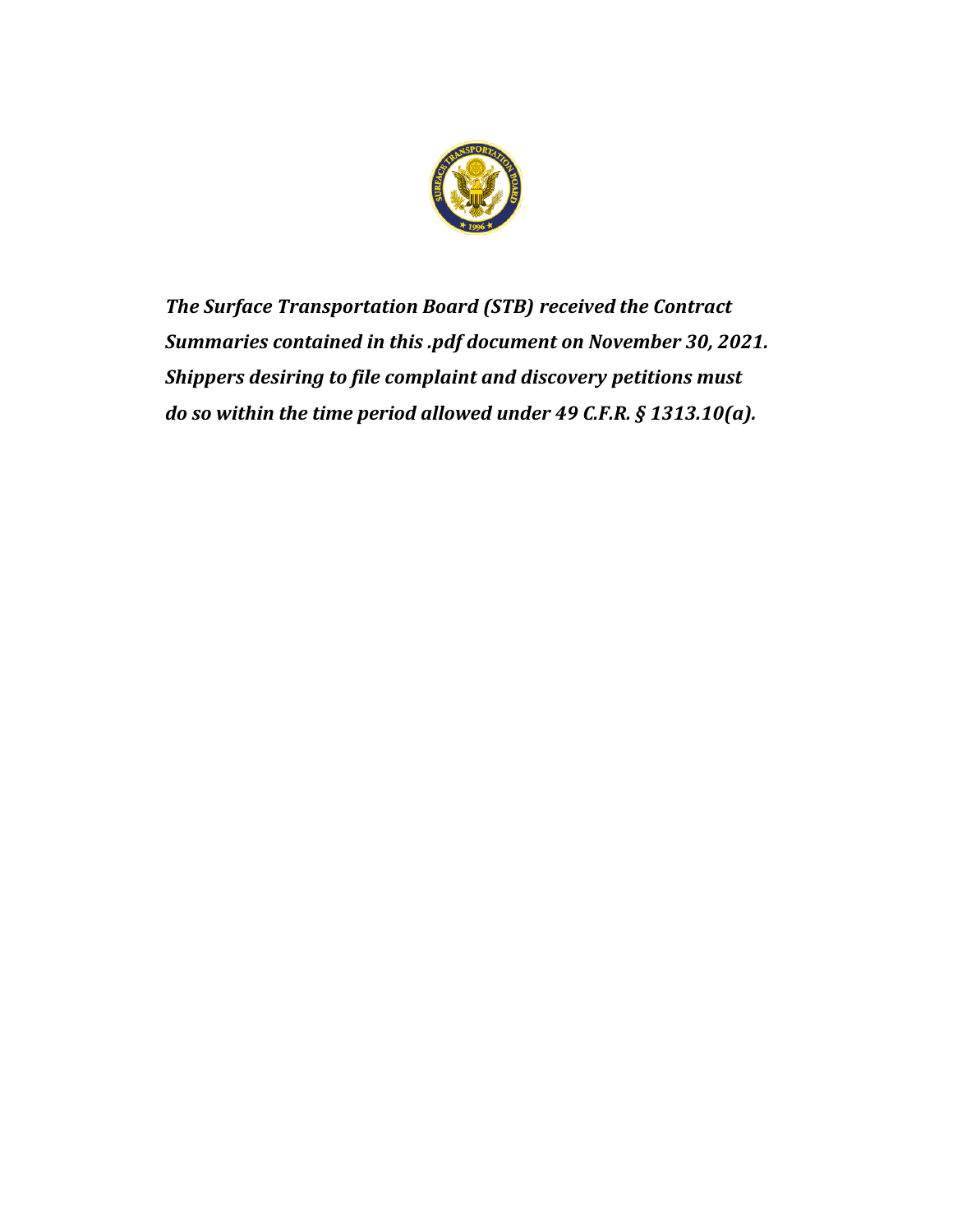**To: Tariffs Branch Issued By: Rae-Anne Sharp**

## **Surface Transportation Board Manager Pricing Services LONG FORM 1925 K Street, N.W.** Norfolk Southern Corporation SHORT FORM **Washington, DC 20423-0001 650 West Peachtree Street NW Atlanta, GA 30308**

| <b>STB</b><br>Contract # | <b>Amendment # Bureau   Authority   Section   Serie   Previous</b> |             | <b>Nbr</b> | <b>Nbr</b> |     | <b>Series</b> | <b>Issue</b><br><b>Date</b> | <b>Previous</b><br><b>Issue Date</b> | <b>Expiration</b><br><b>Date</b> | <b>Previous</b><br><b>Expiration Date</b> | <b>Effective</b><br><b>Date</b> | <b>Previous</b><br><b>Effective Date</b> | <b>Effective</b><br>/Expiration  <br><b>Date</b><br>Change<br>$(Y \text{ or } N)$ | Origin                                                                                                                                                                                                                                                                                                    | <b>Previous</b><br>Origin                                                                                                                                  | <b>Change</b><br><b>Y</b> or N) | Origin   Destination                                                                               | <b>Previous</b><br><b>Destination</b>                                 | Destination<br>Change<br>$(Y \text{ or } N)$ | <b>STCC</b> | <b>PrevSTC</b> | <b>STCC</b><br>$(Y \text{ or } N)$ | <b>SHIPPER</b>        |  |
|--------------------------|--------------------------------------------------------------------|-------------|------------|------------|-----|---------------|-----------------------------|--------------------------------------|----------------------------------|-------------------------------------------|---------------------------------|------------------------------------------|-----------------------------------------------------------------------------------|-----------------------------------------------------------------------------------------------------------------------------------------------------------------------------------------------------------------------------------------------------------------------------------------------------------|------------------------------------------------------------------------------------------------------------------------------------------------------------|---------------------------------|----------------------------------------------------------------------------------------------------|-----------------------------------------------------------------------|----------------------------------------------|-------------|----------------|------------------------------------|-----------------------|--|
| NS-C-1793C               |                                                                    | <b>NSSC</b> | 4465       |            |     | D             | $11 - 21 -$<br>2021         | 08-01-2021                           | 12-31-2021                       | 10-31-2021                                | 08-01-2021                      | 08-01-2021                               | $\mathbf{v}$                                                                      | SOUTH<br>DANVILLE PA                                                                                                                                                                                                                                                                                      | SOUTH<br><b>DANVILLE PA</b>                                                                                                                                |                                 | <b>CHATTANOOG</b><br>TN CHICAGO IL<br><b>KANSAS CITY</b><br>MO SAVANNAH   MO SAVANNAH<br><b>GA</b> | <b>CHATTANOOG</b><br>TN CHICAGO IL<br><b>KANSAS CITY</b><br><b>GA</b> | N.                                           |             |                | N.                                 |                       |  |
| <b>NS-C-1904</b>         |                                                                    | <b>NSSC</b> | 7364       |            | D   | $\mathbf{C}$  | $11 - 15 -$<br>2021         | 07-02-2021                           | 06-30-2022                       | 06-30-2022                                | 07-01-2021                      | 07-01-2021                               | N                                                                                 | <b>LIGONIER IN</b><br><b>MANSFIELD OH</b><br><b>WILLARD OH</b>                                                                                                                                                                                                                                            | <b>LIGONIER IN</b><br>WILLARD OH                                                                                                                           |                                 | <b>CHICAGO IL</b><br><b>KANSAS CITY</b><br><b>MO</b>                                               | CHICAGO IL<br><b>KANSAS CITY</b><br>MO.                               | N                                            | 2041100     | 2041100        | N                                  | RSI & STAR OF<br>WEST |  |
| <b>NS-C-842L</b>         |                                                                    | <b>NSSC</b> | 84395      | 10         | - F | E             | $11 - 15 -$<br>2021         | 09-23-2021                           | 05-31-2022                       | 09-30-2021                                | 10-01-2021                      | 09-23-2021                               |                                                                                   | BEAVERDAM OH BEAVERDAM OH<br><b>BLOOMINGTO IL BLOOMINGTO IL</b><br><b>BURNS HARBOR BURNS HARBOR</b><br>IN CHAMPAIGN   IN CHAMPAIGN<br>IL CHICAGO IL<br>DELPHI IN<br>DELTA OH<br>DUNKIRK IN<br><b>EDGERTON IN</b><br><b>MANSFIELD OF</b><br><b>OAKVILLE IN</b><br>PETTISVILLE OH<br>SIDNEY IL<br>TOLEDO OH | IL CHICAGO IL<br><b>DELPHI IN</b><br>DELTA OH<br><b>DUNKIRK IN</b><br><b>EDGERTON IN</b><br><b>OAKVILLE IN</b><br>PETTISVILLE OH<br>SIDNEY IL<br>TOLEDO OH |                                 | DES MOINES IA<br><b>KANSAS CITY</b><br>MO                                                          | <b>DES MOINES IA</b><br><b>KANSAS CITY</b><br>MO.                     | N.                                           | 0113700     | 0113700        | N.                                 |                       |  |

| <b>STB</b><br>Contract# | <b>Amendment#</b> | <b>Bureau</b> | <b>Authority Nbr</b> | <b>Section Nbr</b> | <b>Series</b> | <b>Issue Dt</b> | <b>Expiration Dt</b> | <b>Effective Dt</b> | Origin               | <b>Destination</b>      | <b>STCC</b> | <b>Carrier Name</b>                                                                                                                                                                                                                         | <b>Shipper</b>                               |
|-------------------------|-------------------|---------------|----------------------|--------------------|---------------|-----------------|----------------------|---------------------|----------------------|-------------------------|-------------|---------------------------------------------------------------------------------------------------------------------------------------------------------------------------------------------------------------------------------------------|----------------------------------------------|
| <b>NS-C-1926A</b>       |                   | NSSC          | 7638                 | 2                  |               | 11-19-2021      | 05-31-2022           | 11-19-2021          | <b>AVON NY</b>       | <b>AYER MA</b>          | 0113700     | <b>NORFOLK SOUTHERN</b><br><b>RAILWAY COMPANY AND</b><br><b>CONSOLIDATED</b><br><b>SUBSIDIARIES</b><br>650 W PEACHTREE ST NW,<br>ATLANTA, GA 30308<br>Pan Am Southern<br>1700 Iron Horse Park, North<br>Billerica, MA 01862                 | <b>LUTHI GRAINS</b><br><b>INC</b>            |
| <b>NS-C-1930</b>        |                   | <b>NSSC</b>   | 7685                 |                    |               | 11-16-2021      | 01-31-2022           | 11-01-2021          | <b>CORINTH MS</b>    | <b>DECATUR AL</b>       | 0113200     | <b>NORFOLK SOUTHERN</b><br><b>RAILWAY COMPANY AND</b><br><b>CONSOLIDATED</b><br><b>SUBSIDIARIES</b><br>650 W PEACHTREE ST NW,<br>ATLANTA, GA 30308<br><b>West Tennessee Railroad LLC</b><br>1061 James Buchanan Drive,<br>Jackson, TN 38301 | <b>GAVILON GROUP</b>                         |
| <b>NS-C-1930A</b>       |                   | NSSC          | 7685                 | $\overline{2}$     |               | 11-17-2021      | 11/14/2021           | 11-01-2021          | <b>MT VERNON IL</b>  | <b>GAINESVILLE GA</b>   | 0113200     | <b>NORFOLK SOUTHERN</b><br><b>RAILWAY COMPANY AND</b><br><b>CONSOLIDATED</b><br><b>SUBSIDIARIES</b><br>650 W PEACHTREE ST NW,<br>ATLANTA, GA 30308                                                                                          | <b>GAVILON GROUP</b>                         |
| <b>NS-C-1931</b>        |                   | <b>NSSC</b>   | 7688                 |                    |               | 11-16-2021      | 12-31-2021           | 11-01-2021          | <b>WELLSVILLE OH</b> | <b>MOREHEAD CITY NC</b> | 0114425     | <b>NURFULK SUUTHERN</b><br><b>RAILWAY COMPANY AND</b><br><b>CONSOLIDATED</b><br><b>SUBSIDIARIES</b><br>650 W PEACHTREE ST NW,<br>ATLANTA GA 30308                                                                                           | <b>SUNRISE FOODS</b><br><b>INTERNATIONAL</b> |